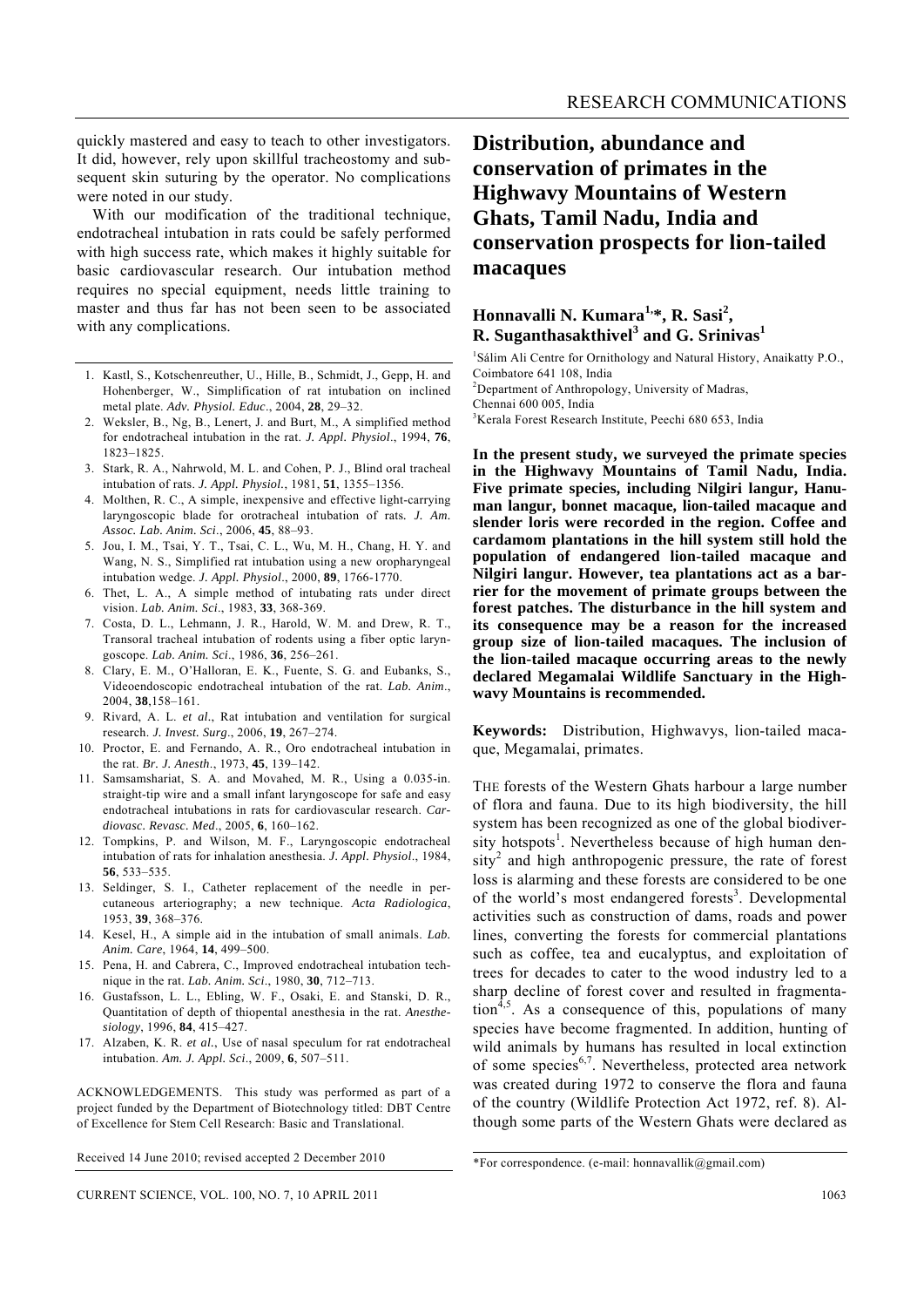## RESEARCH COMMUNICATIONS

protected areas, many potential forest regions were left out due to lack of baseline data. The Highwavy Mountains in the southern Western Ghats is one such area lacking baseline data on mammals except for few five decade old occurrence records. Wroughton<sup>9</sup> identified 25 mammals and later Hutton<sup>10</sup> reported 56 mammals including certain range restricted and threatened species such as lion-tailed macaque *Macaca silenus*, Nilgiri tahr *Hemitragus hylocrius*, Nilgiri langur *Semnopithecus johnii*, Salim Ali fruit bat *Latidens salimali* and Nilgiri marten *Martes gwatkinsii*. All the five species of primates known from the Western Ghats are reported in Hutton's survey of the Highwavys.

 Highwavys of the southern Western Ghats have remnant evergreen forests that have been severely fragmented and overexploited to raise economic crops such as tea, coffee, cardamom, etc. Nevertheless, it forms a crucial wildlife refuge that spurs north to the Periyar Tiger Reserve (PTR) and connects the Grizzled Squirrel Wildlife Sanctuary (GSWLS) of Srivilliputhur in the east<sup>11</sup>. Yet, detailed data on any aspect of mammals are not available for this hill system. We present here findings from a survey of primates in the evergreen forests and adjoining dry disturbed forests in the Highwavys and discuss the conservation value of the hill system.

 Highwavys (~490 sq. km) is located in Theni district of Tamil Nadu, and lies between 9°30′N to 9°50′N and



**Figure 1.** Map showing the sightings of primates in Highwavy Mountains.

77°10′E to 78°30′E (Figure 1). The elevation ranges from 300 to 2016 m above msl. The average rainfall ranges from 700 mm in the foothills to over 2500 mm in the higher reaches<sup>12</sup>. The forest types<sup>13,14</sup> include shola forests and grasslands at high altitude, evergreen and semi-evergreen forests at slopes and plateau (i.e. 108.44 sq. km), moist deciduous forests and its degraded stages (i.e. 103.38 sq. km) deciduous forests towards the edge on eastern side (i.e. 228.73 sq. km) and plantations and commercial croplands of tea, coffee and cardamom (i.e. 49.78 sq. km). The commercial crops that are grown in the region are coffee, tea, cardamom, clove, cashew and silk cotton.

 The survey was done in the evergreen forests and its adjoining dry forests for the diurnal primates focusing mainly on the endangered lion-tailed macaque. A large proportion of the dry forests was not covered in the survey. We also surveyed the commercial plantations of coffee, tea and cardamom at higher altitude. However, all the forest types in the entire hill system were surveyed during the night for slender loris.

 Laying transect lines is often not possible over much of the forested areas of the mountains. Considering the total area to be surveyed (108.44 sq. km of evergreen forests and adjoining degraded moist deciduous forests, dry forests and plantations of about 70 sq. km), the total area was divided into seven segments of about 25 sq. km. We trained forest department personnel, research students and few local people in the survey methods. The survey was conducted during 21–25 January 2009, which involved simultaneous walks in selected segments (five persons for each segment) by maintaining the interindividual distance of 100–200 m. A total of 204 km was walked between 0600 and 1400 h on predetermined routes. During the walk, after sighting a primate group, 5–10 min were spent to obtain a proper count of individuals and coordinates were recorded. The data on group composition of all the primate species was collected for a span of 10 days.

 The major goal of the survey was to assess the status of the lion-tailed macaque in the Highwavys. Previous studies have documented the home range of a single group to be about 5 sq. km (refs 15–18). Hence, we considered each group that was sighted within a range of 1.5 km radius from the other group as same, unless the two groups were sighted in a short span of time and the group identity of each was confirmed as different. The intergroup distance was extracted with GIS.

 Meanwhile, the survey was also carried out between 1900 and 2400 h for slender loris. The night survey was done by walk on pre-existing trails at a speed of 0.5 km/h, and the total distance walked was 62 km. While walking, we flashed light on the sides and recorded the distance walked. Slender loris *Loris lydekkerianus* was differentiated from other animals by its orange-red reflection of eyes to the light, which is very different from the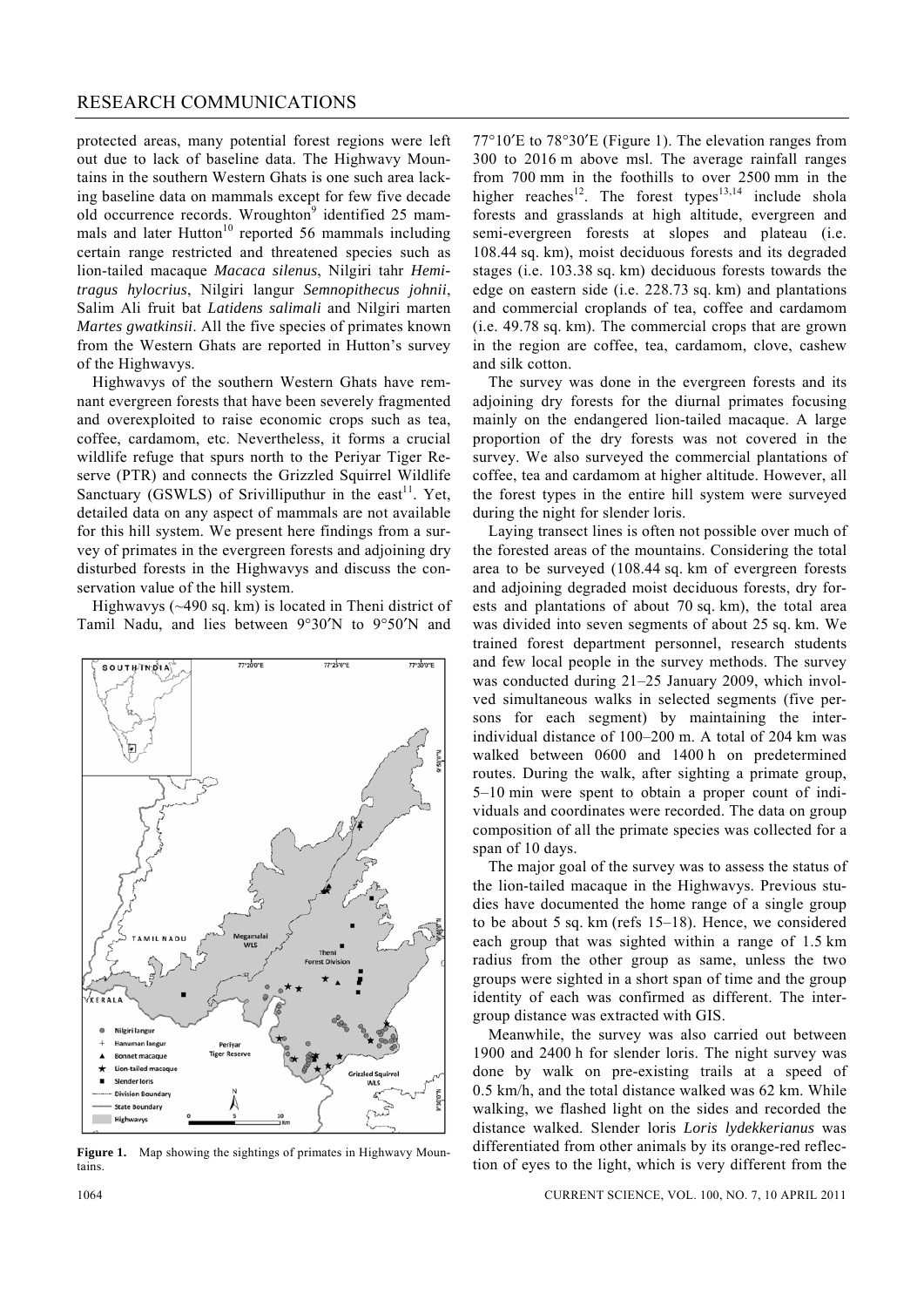**Table 1.** Encounter rate and group size of the primates in Highwavy Mountains. Effort during the day was 204 km of walk (for diurnal primates) and night was 62 km of walk (for nocturnal primates)

| Species             | Encounter rate        |           |    | Group size      |                      |  |
|---------------------|-----------------------|-----------|----|-----------------|----------------------|--|
|                     | No. of groups sighted | Groups/km | N  | Minimum-Maximum | Mean group size (SD) |  |
| Diurnal primates    |                       |           |    |                 |                      |  |
| Nilgiri langur      | 61                    | 0.30      | 11 | $3 - 11$        | $6.00 (\pm 2.62)$    |  |
| Hanuman langur      |                       | 0.01      |    | $10 - 12$       | $11.00 (\pm 1.41)$   |  |
| Bonnet macaque      | 18                    | 0.09      |    | $6 - 28$        | $17.20 (\pm 8.41)$   |  |
| Lion-tailed macaque | 15                    | 0.07      | 8  | $7 - 55$        | 33.25 ( $\pm$ 18.78) |  |
| Nocturnal primate   |                       |           |    |                 |                      |  |
| Slender loris       | $8*$                  | $0.13**$  |    |                 |                      |  |

\*Number of individuals; \*\*Number of individuals/km; *N*, Number of groups with group size data.

**Table 2.** Mean number of different age–sex individuals in the groups and age–sex ratios of the primate groups in Highwavy Mountains

| Age, sex                            | Nilgiri<br>langur | Hanuman<br>langur | Lion-tailed<br>macaque |
|-------------------------------------|-------------------|-------------------|------------------------|
| Adult $\triangle$                   | 1.17              | 1.15              | 1.75                   |
| Sub-adult $\triangle$               | 0.33              | 1.00              | 1.25                   |
| Adult $\varphi$                     | 2.17              | 3.50              | 7.00                   |
| Sub-adult $\mathcal Q$              | 0.66              | 1.00              | 1.00                   |
| Juvenile                            | 1.00              | 2.50              | 6.75                   |
| Infant                              | 1.17              | 1.50              | 2.00                   |
| Adult $\Diamond$ : Adult $\Diamond$ | 1:1.9             | 1:2.3             | 1:3.9                  |
| Adult : Immature                    | 1:0.9             | 1:1.2             | 1:1.3                  |
| Adult $\mathcal{Q}$ : Infant        | 1:1.5             | 1:1.7             | 1:0.3                  |

eye reflections of other nocturnal animals $19-21$ . If there was ever any doubt regarding the identity of a species, we walked to the animal and confirmed its identity. For each sighting, number of individuals, forest type and coordinates were recorded.

 The study confirms the presence of all five primates, viz. Nilgiri langur, Hanuman langur *S. priam*, bonnet macaque *M. radiata*, lion-tailed macaque and slender loris in the Highwavys. The subspecies of slender loris in the hill system was confirmed to be *L. lydekkerianus lydekkerianus*. Bonnet macaque being a habitat generalist species showed a wider distribution and was found in all the forest types. Nilgiri langur was restricted to evergreen and moist deciduous forests, lion-tailed macaques were confined to high and medium elevation evergreen forests and coffee plantations, and Hanuman langur and slender loris were confined to dry forests. Population of Nilgiri langur was discontinuous towards north and absent in certain forest patches. Further, Nilgiri langur and liontailed macaques were not recorded from western slopes of the hills.

 Table 1 summarizes the number of groups or individuals seen, encounter rate and group sizes for each species. The encounter rate of Nilgiri langur was higher than other primates. Complete count of the group size could be obtained only for few groups for each species. Nevertheless we were able to obtain group sizes of all the liontailed macaque groups. Mean group sizes of Nilgiri langur, Hanuman langur, bonnet macaque and lion-tailed

CURRENT SCIENCE, VOL. 100, NO. 7, 10 APRIL 2011 1065

macaque were  $6.00 \pm 2.62$ ,  $11.00 \pm 1.41$ ,  $17.20 \pm 8.41$ and  $33.25 \pm 18.78$  respectively. The group size of liontailed macaque varied between 7 and 55. The slender loris is mostly solitary and all the sightings were of single individuals. The group composition and age–sex ratio of Nilgiri langur, Hanuman langur and lion-tailed macaque are summarized in Table 2. The groups of these species were multi-male and multi-female. We could not get the group composition of bonnet macaque since they did not permit proximity. The average age–sex ratio of the Nilgiri langur, Hanuman langur and lion-tailed macaque groups was 1.9, 2.3 and 3.9 adult female per adult male, 1.5, 1.7 and 0.3 infants per adult female and 0.9, 1.2 and 1.3 immature per adults respectively.

 Considering the location details of each group of liontailed macaque and their group size during the survey, a separate effort was made for collecting the group characteristics, i.e. size and age–sex of each group. In addition to this, the data on location of groups with size, repeated counts and sightings helped to differentiate the groups from each other. Although the number of groups encountered during the survey was 15, we could establish a minimum number of groups in the hills as eight with about 266 animals (Table 3). All the groups sighted were associated or found amidst private estates.

 Highwavys has a wide array of forest types due to high variation in altitude and rainfall. Drastic bioclimatic changes caused by the steep environmental cline create very restricted habitats and niches<sup>22</sup>. The vegetation gradient of Highwavys ranges from dry scrub forests in the foothills (low rainfall and more dry months) to montane shola at higher altitude where the rainfall is high. Although the rainfall in the Highwavys is low and the dry months are high and not typical enough to hold typical evergreen vegetation, the occult precipitation because of the massive elevation gradient is speculated to compensate  $it^{23}$ . Hence, the mountains still hold the remaining fine evergreen forests (isolated amidst dry plains), especially the high elevation montane forests which is indeed the top-most endangered vegetation type in the Western Ghats<sup>24</sup>. The forest mosaic thus available (even after large-scale commercial conversions into non-forest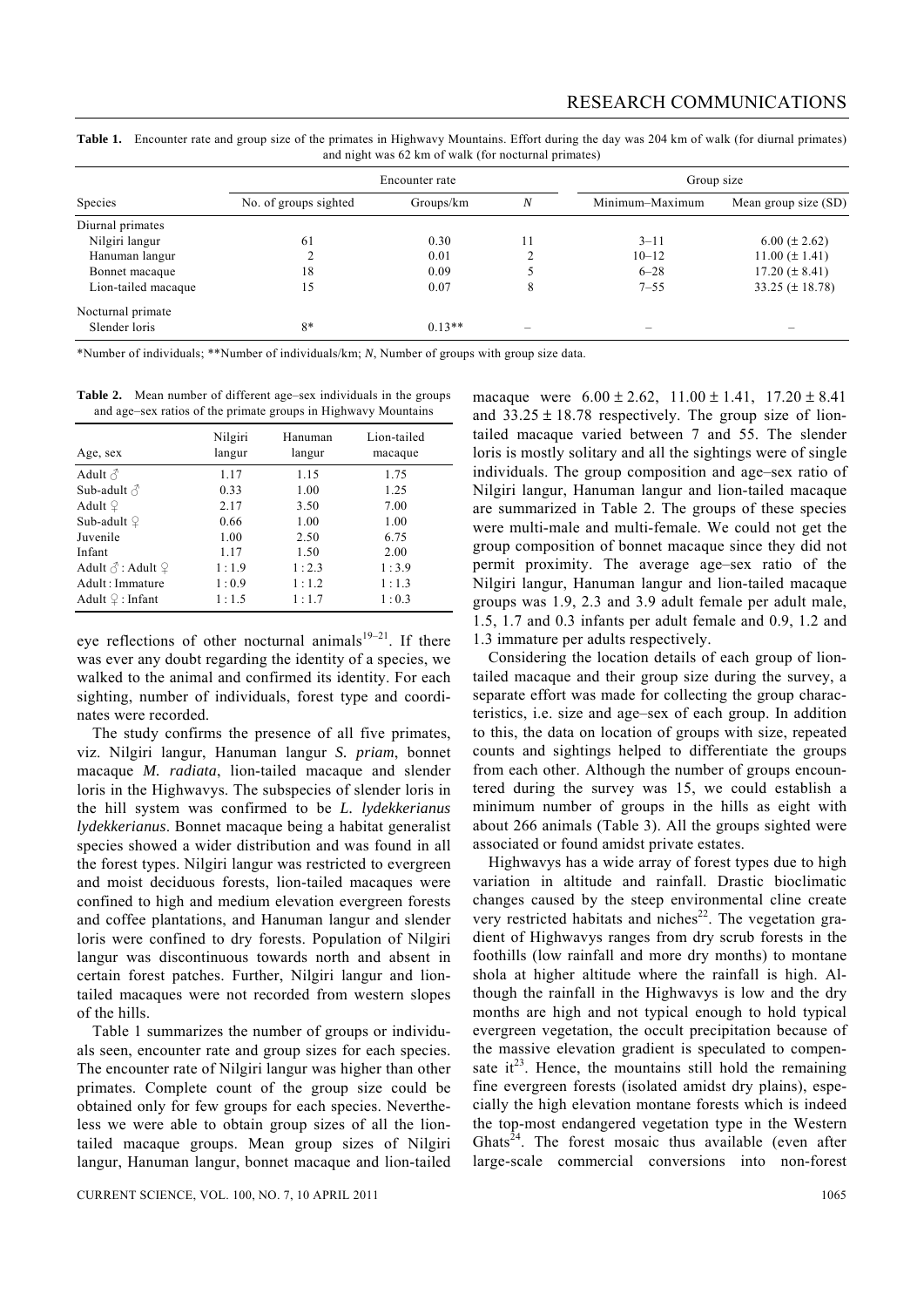| Area                 | Coordinates               | Altitude (m asl) | Group size |
|----------------------|---------------------------|------------------|------------|
| Vellimalai estate I  | 9°32'43.8"N, 77°23'45.9"E | 1014             | 34         |
| Vellimalai estate II | 9°32'36.7"N, 77°23'45.8"E | 1061             | 55         |
| Engineering estate   | 9°36'24.6"N, 77°22'50.6"E | 1263             | 28         |
| Ananda estate        | 9°32'37.4"N, 77°22'37.4"E | 1417             | 10         |
| Palanikumar estate   | 9°31'54.7"N, 77°24'31.4"E | 1180             | 50         |
| Egan jaga            | 9°32'30.7"N, 77°22'36.3"E | 1404             | 28         |
| Kardana estate I     | 9°41'32.8"N, 77°23'48.2"E | 1204             |            |
| Kardana estate II    | 9°41'19.6"N, 77°24'02.6"E | 1421             | 54         |
| Total                |                           |                  | 266        |

**Table 3.** Estimated lion-tailed macaque groups and their group size in Highwavy Mountains



**Figure 2.** Vegetation map of the Highwavy Mountains and adjoining forest divisions showing the sightings of primates.

land-uses) enabled the mountain system to harbour all the primate species found in the Western Ghats. In the eastern side of the southern Western Ghats, Hanuman langur is restricted to dry forests whereas the Nilgiri langur is found in high altitude evergreen to moist deciduous or semievergreen forests. Lion-tailed macaque is highly restricted to evergreen forests. Although bonnet macaque is found in evergreen forests, it is largely restricted to low elevation gradients. Slender loris is found only in low elevation scrub or disturbed deciduous forests (e.g. Indira Gandhi Wildlife Sanctuary<sup>25</sup>). The present observation of primate distribution in Highways closely follows the same pattern.

 Many anthropogenic disturbances are apparent such as the commercial plantations of tea, coffee and cardamom at the cost of rainforests and the three dams built in the hills have submerged vegetation in the valleys and plateaus that have created a gap for the animal movements. Yet, due to relative plasticity to adapt to varying habitat conditions, lion-tailed macaque, bonnet macaque and Nilgiri langur were found in the coffee and cardamom plantations. This has made the population of all the primate species continuous in the entire hill system except towards the western side where the tea plantation is predominant. The tea plantations act as a barrier to the west side deciduous forests and hence the populations of Nilgiri langur and lion-tailed macaque are restricted only to eastern parts of the hill. The Mysore slender loris is known to be found in drier forests of the plains and rain shadow forests of Western Ghats<sup>19–21</sup>, and the present records in the Highwavys confirm this.

 The evergreen forests of the Highwavys are continuous with the adjacent forest divisions (Figure 2), i.e. PTR in Kerala in the south and GSWS in Tamil Nadu on the eastern side. We presume that the populations of all primate species would be continuous including the liontailed macaque. Earlier we have sighted a few groups of lion-tailed macaque in both PTR and GSWS, and hence a proper survey of especially the lion-tailed macaques is necessary in these two protected areas to understand the total population status.

 The mean group size and mean age–sex ratio of all primate species were close to the average calculated for many other regions except the mean group size of the lion-tailed macaque (33.25), which is much higher than all other regions, e.g. 19.6 in the Silent Valley<sup>26</sup>, 16.3 in Anaimalai Hills<sup>18</sup> and 24.7 in Sirsi–Honnavara<sup>27</sup>. The lion-tailed macaque groups in the Highwavys are highly associated with the coffee or cardamom plantations or a portion of their home range is in the plantations. Even lion-tailed macaques in smaller fragments which were associated with the coffee plantations in Anaimalai Hills had high group size (22.83) than in the larger forest complexes  $(13.17)^{18}$ , and the group size of one of the smallest groups is more than 80 (ref. 28). Although it is very difficult to conclude which factor has really influenced the increased group sizes; one of the common factors in both the regions is the disturbed forests which forms a habitat mosaic with high plant diversity. However, this requires a detailed study. Although the number of groups is small (8 groups), the minimum population size of 266 individuals